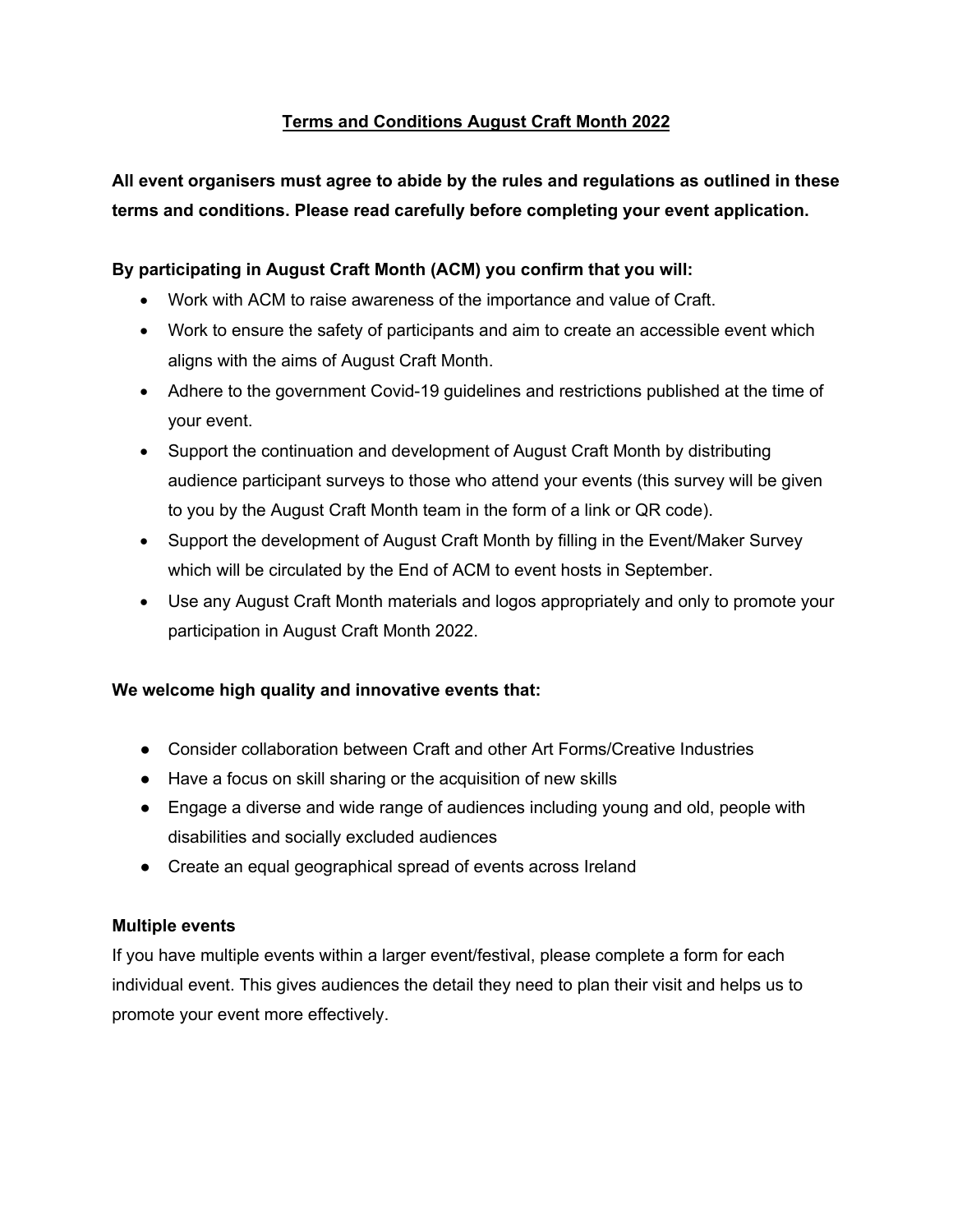#### **Images**

To help us to promote your event please provide: 3 high quality images (300dpi) in either jpg, jpegs or png format Each image should be clearly labeled with your name and a number. These can be attached to the application form.

Please send 1 to 5 images of your event **after** it has taken place to info@augustcraftmonth.org for promotional use.

By agreeing to the terms and conditions above, I confirm that I own the copyright to the image/s submitted in the application form and give ACM full permission to use these on the August Craft Month and Design & Crafts Council Ireland website, social media channels and publications. \* If you are an organisation then please confirm that you have permission from the craftsperson/owner of the images you are promoting. Please note, we may need to crop images.

## **Public Liability insurance:**

You must have public liability insurance for your event. Please provide your public liability number in the application form.

## **Changes to events:**

● If changes are made to the timings or date of your event, we require sufficient notice to list these changes and we cannot be held responsible if enough notice is not given. (In regard to inclement weather please notify ACM of changes to your event in a timely fashion)

To participate in the full advertising campaign of ACM events must be submitted by Monday July 4th. We cannot guarantee inclusion after that date.

We reserve the right to refuse applications we do not feel represent the ethos of ACM.

## **Participant feedback:**

To grow August Craft Month, we require you to help us compile valuable participant feedback. We will supply you with the relevant materials to facilitate this as outlined above (QR code) and